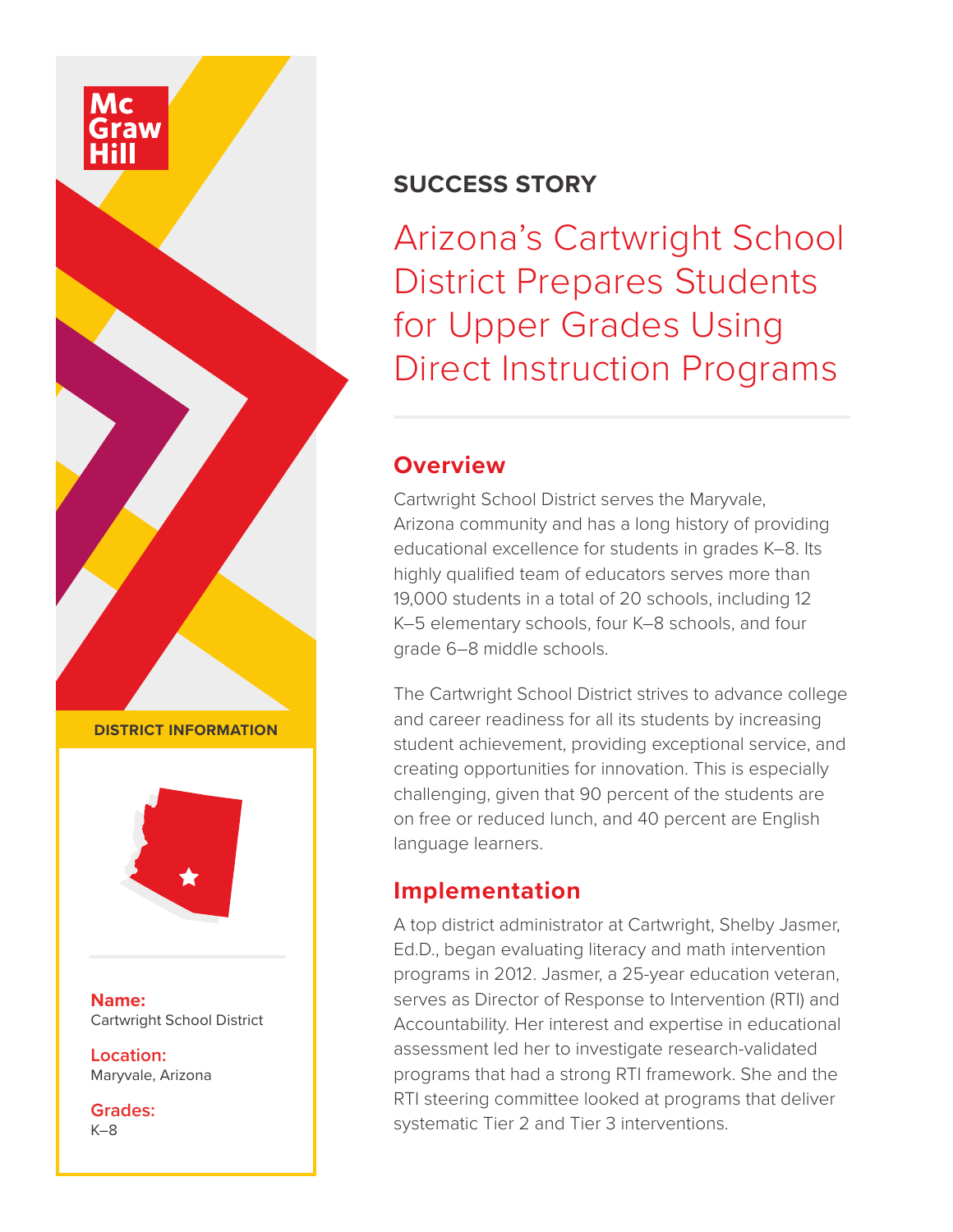*Our leadership group created the vision for where we were going and a solid plan for how we were going to get there. Our principals and district leaders support the teachers from the top down, so we can deliver success.*

**–Shelby Jasmer** District Administrator Cartwright School District

The initial goal was to get older students up to grade level by providing strong remediation in reading and mathematics. The district initially chose *Corrective Reading®* and *Corrective Mathematics* for grades 3–12. "We chose programs based on not only their research validation but also on the strong support we would receive directly from McGraw Hill," said Jasmer.

Before the district adopted Direct Instruction, it didn't have a way to close wide gaps and teach remedial skills. "As many as one-third of our grade 8 students lacked knowledge of such topics as proportional reasoning; they simply didn't have the basic skills required for math," said Jasmer. Teachers lacked the time and knowledge to bring children who were two or three grades behind up to grade level.

## **Reaction**

The Cartwright School District began implementing Direct Instruction on a small scale, starting at the resource-room level. Then, they extended the programs to grades four and five. Over time, as students received diagnostic screening, they were matched to the intervention levels they needed.

"When you meet students where they are and provide effective delivery, then everybody learns and succeeds," said Jasmer. The district has eased the initial apprehension some teachers felt about the new intervention programs.

"For teachers, it's really great because of the student success, and it's motivating. The teachers are more confident in sharing their kids, in regrouping kids, and we're all committed to meeting kids where they're at. Now, we don't need to wait for underperforming students to fail. We can support them by saying, 'We have already planned for you, and we can support you.' The teachers find it very motivating, and it helps reduce student behavior problems," said Jasmer.

*When you meet students where they are and provide effective delivery, then everybody learns and succeeds.*

**–Shelby Jasmer** District Administrator Cartwright School District

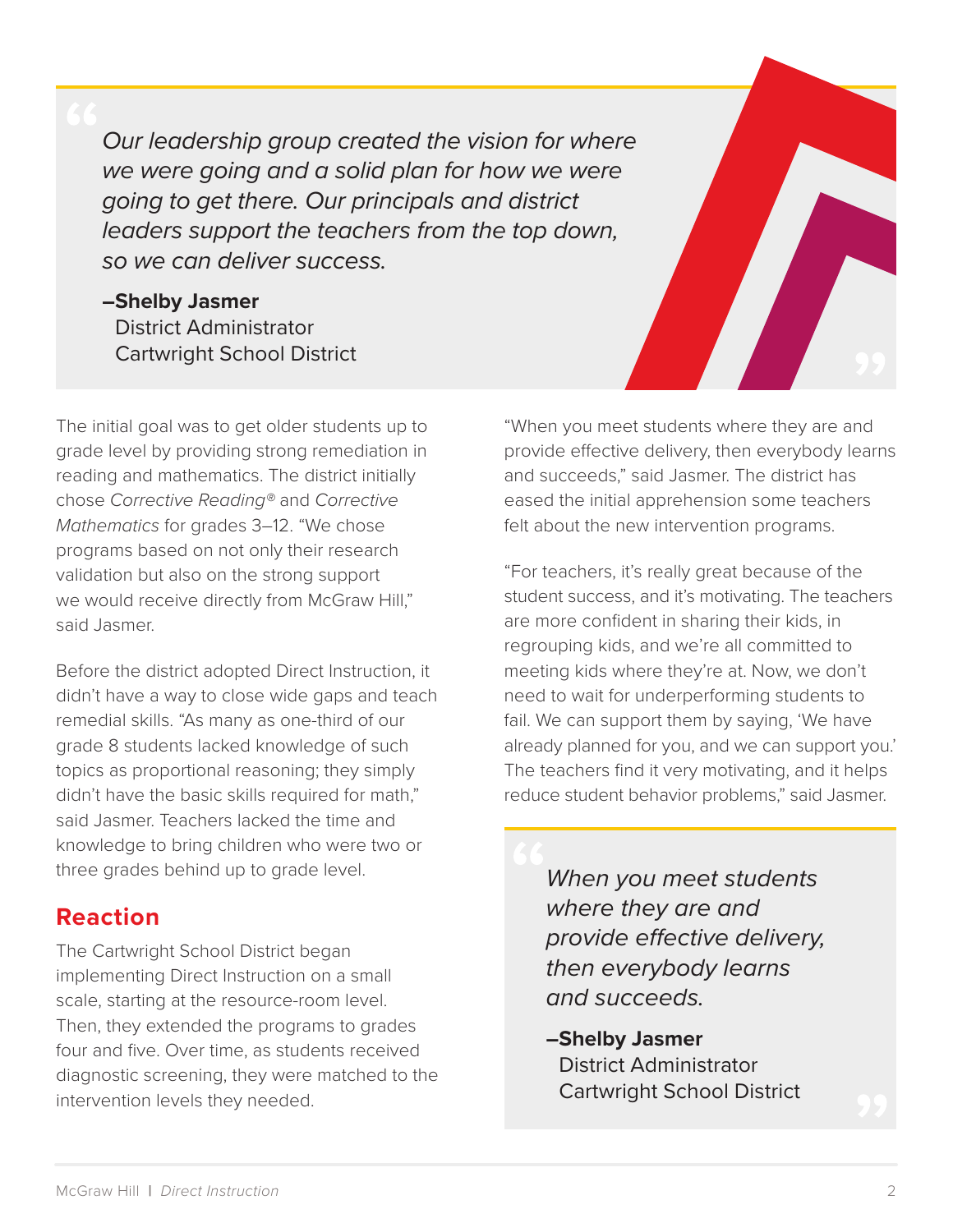"Simply asking teachers to work harder and provide intervention does not work. You need a system that is built specifically for intensive intervention and supported both at the school level and by the administration," Jasmer said. "Our leadership group created the vision for where we were going and a solid plan for how we were going to get there. Our principals and district leaders support the teachers from the top down, so we can deliver success."

According to Jasmer, initial and ongoing professional development are the key to success. After their initial training, most teachers attended intermediate classes to refine their delivery and then received advanced training from McGraw Hill professionals and external consultants. Teachers also attended DI conferences organized by the National Institute for Direct Instruction (NIFDI) and McGraw Hill.

### **Results**

The Cartwright School District sees many struggling learners; fortunately, it now has new structures in place to accommodate them. Middle school students who needed additional support before are now able to do division in their Math Club classes. Some even volunteer to assist when a substitute teacher is present.

"They just never thought they could do math, ever—but now they can," said Jasmer. "As we see kids getting better at reading and math, it's very motivating for both the students and the teachers. Cartwright District is implementing another math program from McGraw Hill, *Connecting Math Concepts*, and the teachers feel they can really focus on teaching and not spend precious time on curriculum development." According to Jasmer, teachers can sequence the content, so students get the repetition they need to build skills, and teachers find this very liberating.

They also feel much more confident that they are being effective.

The district has seen marked improvement in assessment scores. "Based on the AIMSweb Summary of Impact report, our Tier 3 student results are in the top quartile well over 50 percent of the time. In Tier 1, they are nearly all in the bottom quartile, and in Tier 2, in the middle. But students progress, and the kids who are in the DI program are in the top quartile," said Jasmer. From fall to winter, Cartwright saw many Tier 2 students move into Tier 1.

**Cartwright School District** District Enrollment: 19,000+ Students